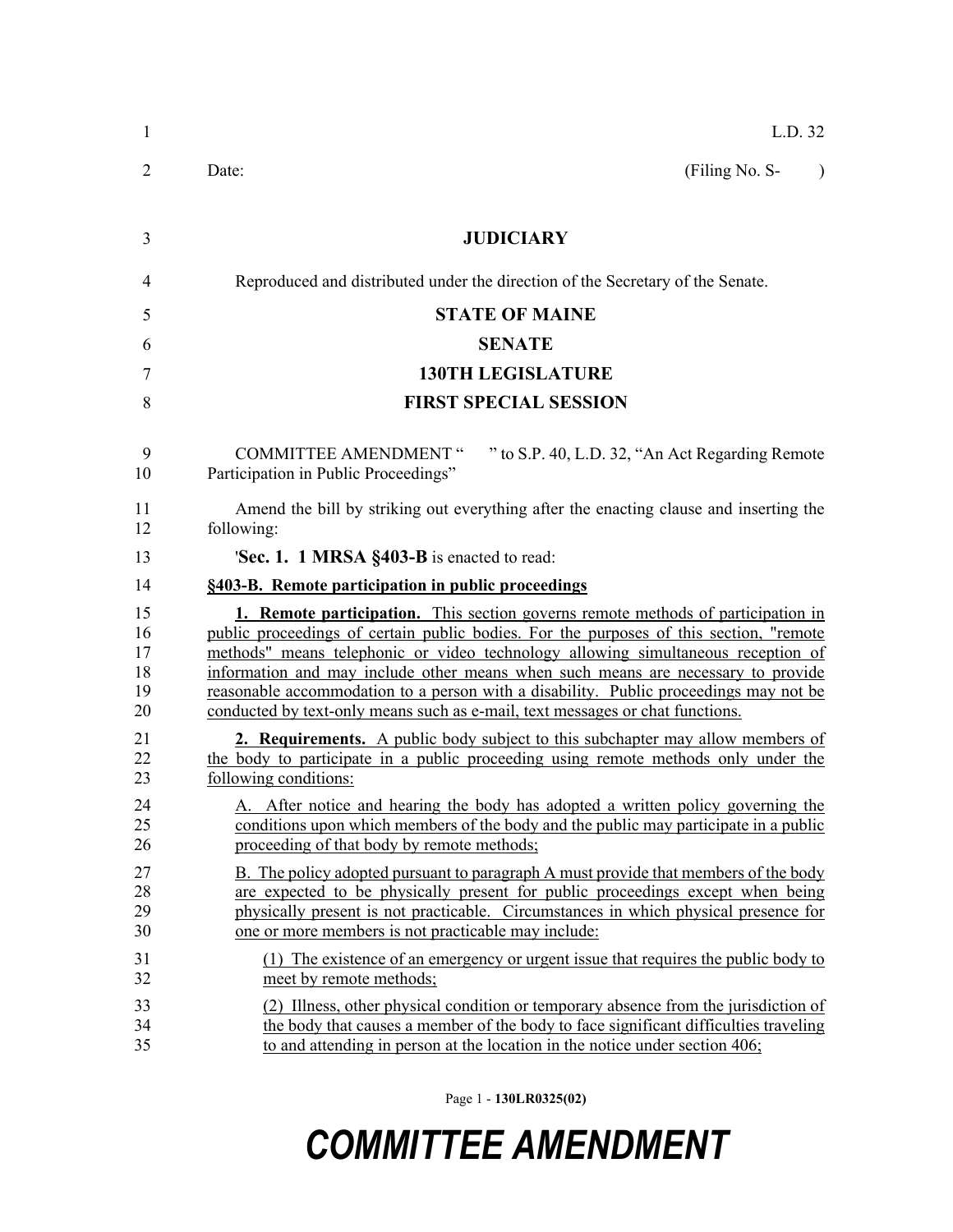| 1              | (3) With respect to a public body with statewide membership, significant distance          |
|----------------|--------------------------------------------------------------------------------------------|
| $\overline{2}$ | a member must travel to be physically present at the location in the notice under          |
| 3              | section 406; and                                                                           |
| 4              | (4) The area of the public body's jurisdiction includes geographic characteristics         |
| 5              | that impede or slow travel, including but not limited to islands not connected by          |
| 6              | bridges;                                                                                   |
| 7              | C. The policy adopted pursuant to paragraph A must provide members of the public a         |
| 8              | meaningful opportunity to attend by remote methods when members of the body                |
| 9              | participate by remote methods, and reasonable accommodations may be provided when          |
| 10             | necessary to provide access to individuals with disabilities;                              |
| 11             | D. If the body allows or is required to provide an opportunity for public input during     |
| 12             | the proceeding, an effective means of communication between the members of the             |
| 13             | body and the public must be provided;                                                      |
| 14             | E. Notice of the proceeding must be provided in accordance with section 406. When          |
| 15             | the public may attend by remote methods pursuant to paragraphs C and D, the notice         |
| 16             | must include the means by which members of the public may access the proceeding            |
| 17             | using remote methods. The notice must also identify a location for members of the          |
| 18             | public to attend in person. The body may not determine that public attendance at a         |
| 19             | proceeding will be limited solely to remote methods except under the conditions in         |
| 20             | paragraph B, subparagraph (1);                                                             |
| 21             | F. A member of the body who participates in a public proceeding by remote methods          |
| 22             | is present for purposes of a quorum and voting;                                            |
| 23             | G. All votes taken during a public proceeding using remote methods must be taken by        |
| 24             | roll call vote that can be seen and heard if using video technology, and heard if using    |
| 25             | only audio technology, by the other members of the public body and the public; and         |
| 26             | H. The public body must make all documents and other materials considered by the           |
| 27             | public body available, electronically or otherwise, to the public who attend by remote     |
| 28             | methods to the same extent customarily available to members of the public who attend       |
| 29             | the proceedings of the public body in person, as long as additional costs are not incurred |
| 30             | by the public body.                                                                        |
| 31             | 3. Remote participation not permitted. This section does not authorize town                |
| 32             | meetings held pursuant to Title 30-A, section 2524 or regional school unit budget meetings |
| 33             | held pursuant to Title 20-A, section 1482-A to be conducted using remote methods.          |
| 34             | 4. Application. This section does not apply to:                                            |
| 35             | A. The Legislature; or                                                                     |
| 36             | B. A public body to which specific statutory provisions for remote participation apply.'   |
| 37             | Amend the bill by relettering or renumbering any nonconsecutive Part letter or section     |
| 38             | number to read consecutively.                                                              |
| 39             | <b>SUMMARY</b>                                                                             |
| 40             | This amendment replaces the bill. It provides authorization for any public body subject    |
| 41             | to the Freedom of Access Act to conduct public proceedings by remote methods if the        |

Page 2 - **130LR0325(02)**

## *COMMITTEE AMENDMENT*